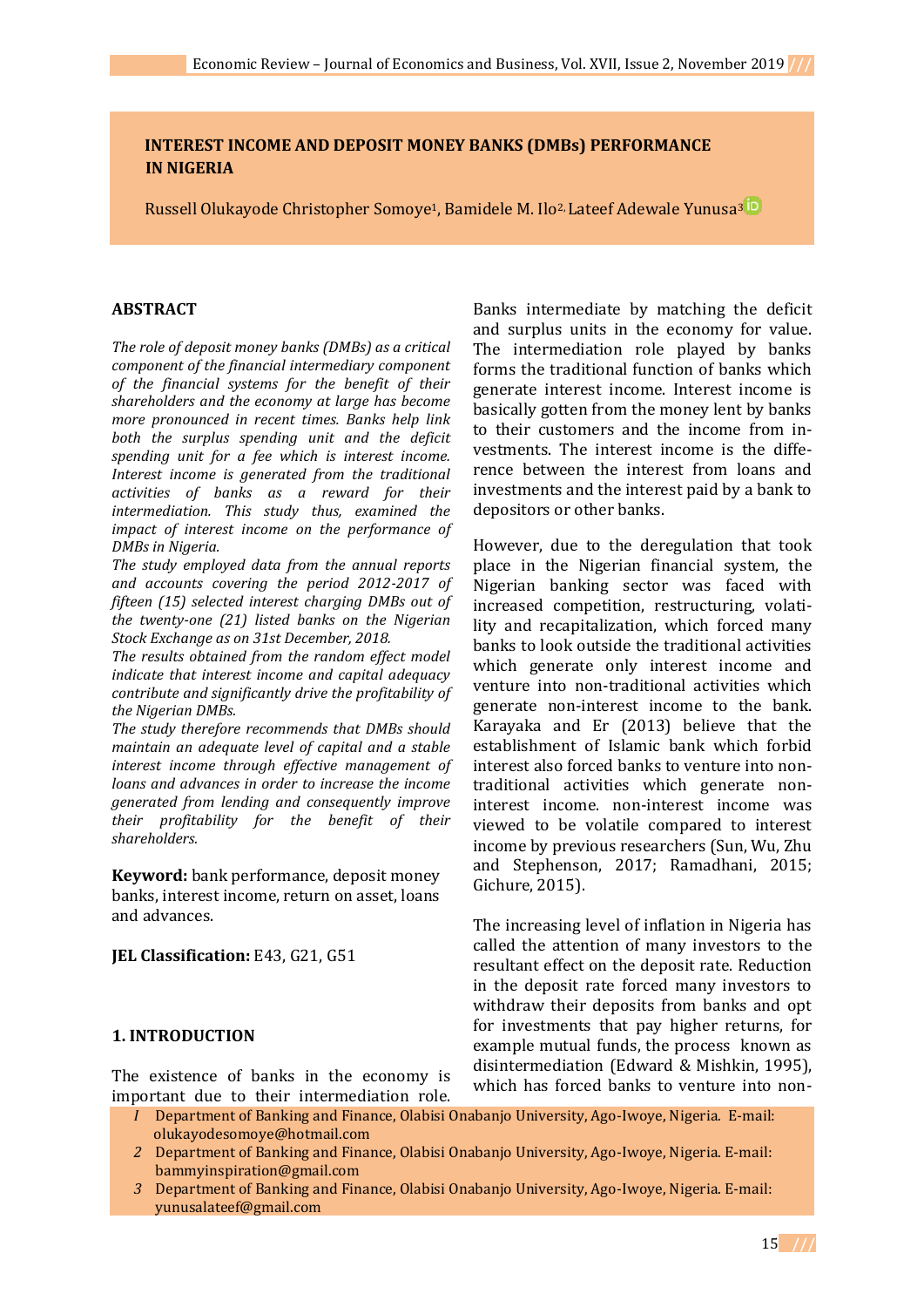traditional services. This is an indication that most banks are diverting from their core intermediation function due to the withdrawal of depositor's funds from deposit money banks (DMBs). In order for banks to survive adequate level of deposit must be maintained, which will be issued as loan to the deficit sector for a fee known as interest income.

Increasing level of competition in the financial system has reduced the performance of many banks because both the depositors (surplus) and the borrowers (deficit) now have the option of choosing from many sources of financing and investment. This event has reduced the level of the amount of credits the bank can advance and increase the cost incurred due to the divestment of depositor's fund from DMBs (Edward & Mishkin, 1995). Similarly, in the USA, commercial banks are now losing much of their businesses to securities market and finance companies (Allen & Santomero, 2001) and for these banks to retain their lost position due to competition, they need to reduce the interest on loan and increase interest paid on deposit. Unfortunately, this may result in the reduction in the bank margin. The Federal Reserve Bank (2013) reported that the interest income of banks in the USA dropped from 4.44% in 1992 to 2.66% in 2013. The Central Bank of Nigeria (CBN) reported that the interest income of banks in Nigeria decreased from 61.29% in 2008 to 31.00% in 2011 and rose to 67.27% in 2018.

Contrarily, the Nigerian Stock Exchange (NSE) reported that 13 out of all the commercial banks quoted on the exchange experienced increase in their net interest income as a result of increase in the return of fixed income securities in 2017. The interest income increased by  $11\%$  from  $\#$  1.799 trillion in 2016 to 2.013 trillion in 2017 (NSE, 2017). Apart from the income earned from loans and advances, banks should invest their idle funds in other investment windows that guarantee safety of their funds in order to diversify their sources of interest income and reduce their risk exposure on non-interest income which is viewed to be volatile due to the unavoidable risk (Davies & Tuori, 2001).

The level of participation in non-traditional activities by banks varies among banks due to

difference in size (Roger, 1998). Banks carry out their traditional activities without the recruitment of staff with special knowledge and technical know-how. However, in order to participate in non-interest income activities, banks need to recruit staff with special knowledge and high modern technical knowhow. Roger and Sinkey (1999) identified bank size as one of the determinants of bank involvement in non-traditional activities which is not applicable to the traditional activities. Flamini, McDonald and Schumacher (2009) examined the determinant of bank performance in Sub-Sahara Africa, they reported that large bank size leads to higher return on assets. On the contrary, Athanasoglou, Brissimis and Delis (2005) reported in their study that liquidity, credit risk, capital, operating expenses management, foreign ownership and market share are all significant determinants of bank profitability except bank size.

Loan was identified by Bashir (2003) to impact bank profitability positively. Karakaya and Er (2013) also found a positive relationship between loan and financial performance. Contrarily, loan disbursed by banks to their customers are expected to increase the bank's profitability. In Nigeria, the default rate of customer is high because some banks failed to adhere strictly to the canons of lending, which gives room to default by the borrower and reduces the bank's profitability due to increase of debt in the bank's portfolio. This situation is similar to the findings of Li (2007) where he discovered that credit risk impacts profitability negatively.

However, Davies and Tuori, (2001) asserted that engagement of banks in non-traditional activities increases their profitability and at the same time increases the exposure of DMBs to systematic risk. The high level of risk is attached to non-traditional activities that banks engage in, for instance, the increasing level of cybercrime perpetrated by hackers on bank database due to the adoption of the USSD transfer, internet banking and so on. Many years after banks extended from their core intermediation function to non-traditional function, consensus is yet to be reached on the main driver of DMBs performance, should the interest income be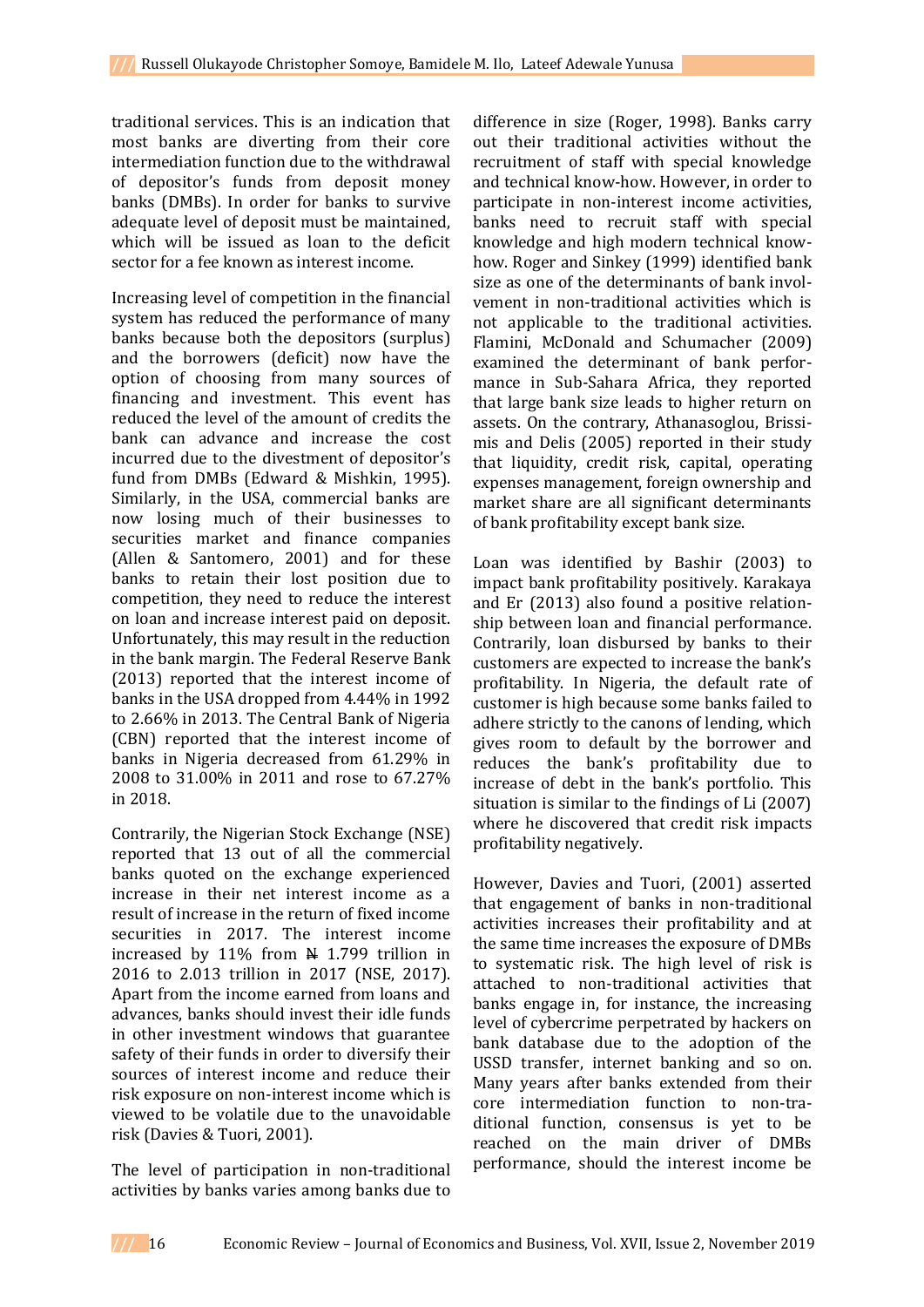considered as the driver of DMBs performance?

Empirically, to the best of our knowledge, few studies have been conducted in the area of interest income and DMBs performance in Nigeria. Based on the above identified problems, this study will add to the existing knowledge by investigating the impact of interest income on DMBs performance in Nigeria using information from Nigeria.

## **2. LITERATURE AND EMPIRICAL REVIEW**

#### *2.1. Conceptual review*

Profitability was viewed as the ability of an investment to generate return from its usage (Nimalathasan, 2009). The risk banks face in the course of intermediation can be minimized by the profit generated by banks (Qin & Pastory, 2012). Studies like (Ramadhani 2015; Karakaya & Er, 2013; Sanya & Wolfe, 2011) have used return on assets (ROA) and return on equity (ROE) to proxy profitability. Bolda and Verma (2007) posited that the factors influencing banks' profitability are noninterest income, asset size, capital structure, operating expenses, provision, and contingencies.

Bank income is the financial gain that accrues to a bank for a particular period. Basically, bank income comes from two broad sources; interest income or fund based income and non-interest income or non-fund based income (Singh & Dubey, 2015).

Interest income is the financial gain that a bank generates from carrying out its traditional banking activities which are mobilization of deposit, granting of loan and investments. Banks most times keep their deposit in short term investment like loans, treasury bills, certificates of deposit, and other money market instruments. The money invested into these instruments generates income which is known as interest income. Other financial institutions like pension companies and insurance companies invest the funds generated from policy holders and customers into interest paying bonds (Singh & Dubey, 2015). The main components of interest

income are income from credits and income from investment.

Non-interest income of a bank comes from engaging in activities other than the traditional activities i.e. non-traditional activities aimed at increase in the revenue generated. The conventional belief of bankers is that income from non-traditional activities of banks is more stable than income from traditional activities of banks and that the fee-based activities of banks reduce banks' risk through diversifications (Singh & Dubey, 2015).

Nevertheless, Rose and Hudgins (2008) asserted that interest income is one of the most fast-growing sources of income for DMBs. Contrarily, Stiroh (2006) posited that US banks recently have more preference for noninterest income like fees, fiduciary income, service charges, trading revenue, etc. They documented that the whole of the banking industry in the USA earned 42% of its net operating revenue from non-interest sources in 2004, a marked increase from 20% in 1980 and 32% in 1990*.*

DeYoung and Roland (2001) identified three good reasons why non-interest income may increase bank volatility. Firstly, loans given by banks to individuals and corporate organisations are based on the previous relationship between the bank and the customer. Secondly, a bank that moves the focus of its product mix from traditional asset-based interest-generating activities to non-traditional fee-based activities increases its degree of operating leverage. Thirdly, a large percentage of noninterest-based activities requires banks to keep little or no fixed assets and regulatory capital but interest-based activities like portfolio lending require banks to hold fixed assets and regulatory capital.

## *2.2. Theoretical framework*

Financial intermediation is the transfer of funds from the surplus spending unit to the deficit spending unit through financial intermediaries. The financial intermediaries are financial institutions that attract excess fund from the investors and make it available to the deficit unit. The main source of input for the financial intermediary are the deposit

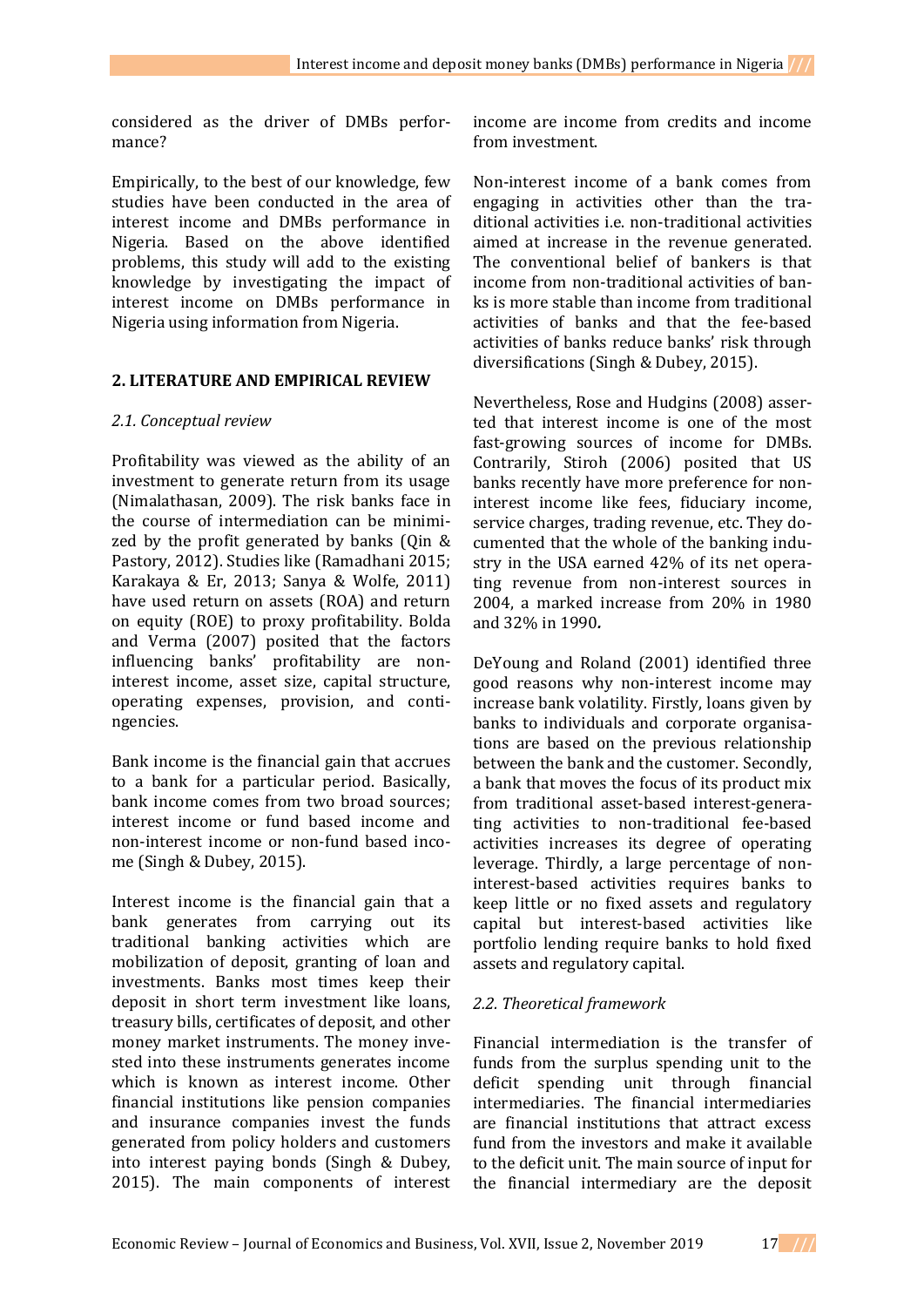gotten from the depositors and the loans and advances granted as the finished goods of the financial intermediary. In order for DMBs to attract more deposit, the deposit rate needs to be elevated, which will increase the credit ability of DMBs. The deposit represents liability in the bank's statement of financial position and the loans and advances represent an asset to the banks.

The financial intermediation theory encompasses the information asymmetry theory and the agency theory but this study is hinged on the information asymmetry information theory because of its importance. Information is believed to be costly due to the inability of the surplus unit to identify the deficit unit which makes the surplus fund to be unproductive to the surplus spending unit. The fact that the surplus spending unit has excess cash at hand does not confer the power to identify the deficit units. The banks however solve the asymmetry information problem by linking the surplus and deficit unit for a fee.

Information asymmetry is a situation where one party in a transaction has more information than the other party. The asymmetry information is advantageous to the financial intermediaries due to the monopoly of information problem, moral hazard and adverse selection problem which, if not well managed, could lead to market imperfection. The asymmetry information could lead to adverse selection and moral hazard (Scholtens & Van Wensveen, 2003).

Adverse selection problem occurs when the borrower of non-profitable project with high risk obtains a loan from the bank and the bank with imperfect information finances a nonprofitable project (Berger & Udell, 2002). Moral hazard problem usually occurs after the acquisition of the loan when the borrower invests in a non-profitable project which may lead to a loss to the bank financing such project. In recent time, banks have been able to reduce both adverse selection and moral hazard problem by creating a good relationship with their customers. Banks provide surplus spending unit with insurance of their funds against the risk inherent in intermediation activities, which could affect the

surplus spending unit liquidity position (Diamond & Dybvig, 1983).

#### *2.3. Empirical review*

The sources of bank income are majorly two, interest income and non-interest income, which contribute to the performance of banks. Fredriksson, Maresch and Moro (2017) examined the impact of both sources of income on the revenue banks can generate from their clients. Long term loan was found to have a significant impact on bank revenue while short term loan and other non-fund based products and services were found not to have impact on the revenue generated by banks. The conclusion of the study is that it is only long-term loan that has significant contribution on the bank's performance.

Fund based income was discovered to contribute to the effective functioning of an organization which was found to be stable while non-fund based income was discovered to be increasing but appears to be volatile in respect to the systemic risk (Jaffar & Mabwe, 2014). Big banks were also found to have constant non-fund based income compared to small banks.

Karakaya and Er (2013) investigated the relationship between non-fund based income and bank performance from 2005 to 2010 and also considered some variables that impact on bank performance in their study. They found bank size, capital adequacy and credits to contribute to the performance of banks positively while general expenses decrease bank performance.

The result of the study of Al-Tarawneh, Abu Khalaf and Al Assaf, (2017) conforms to the results of Karakaya and Er (2013) who revealed that bank size, loan, and capital adequacy impact bank performance positively while overhead expenses was found to impact bank performance negatively. Al-Tarawneh, Abu Khalaf and Al Assaf, (2017) further asserted that non-interest income helps improve the equity capital of banks.

Singh and Dubey, (2015) made a comparison on private sector banks and foreign banks operating in India as regards to non-fund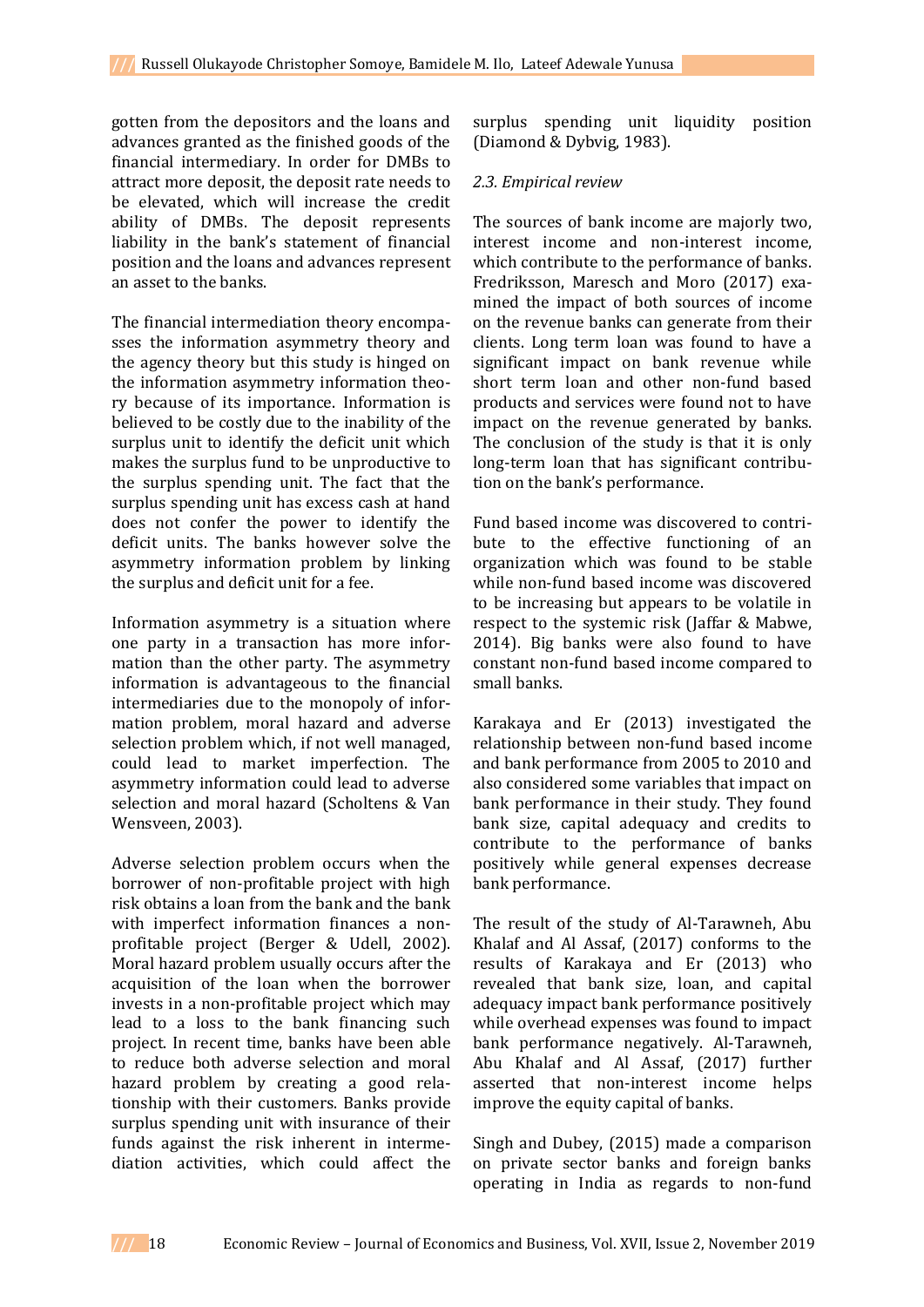based income, which was done with the aid of descriptive statistics. The results revealed that foreign banks generate more non-fund based income than private banks in India.

Ramadhani (2015) examined the impact of non-interest income on bank performance in the Tanzania banking sector. Interest income was found to contribute positively to bank performance while non-interest income was found not to be reliable because it may affect bank performance negatively. The study further suggested that diversification will further strengthen the banking sector performance in Tanzania.

Gichure (2015) investigated the relationship between non-interest income and the financial performances of commercial banks in Kenya and discovered that a negative relationship exists between non-interest income and financial performance of banks in Kenya. This negative relationship could be attributable to volatility of the return and net interest income.

Damankah, Anku-Tsede and Amankwaa (2014) examined the factors that determine the performance of banks that engage in noninterest earning activities in Ghana. It was discovered that small banks engage in noninterest earning activities more than big banks. Customers' deposit, exposure to risk, interest income and liquidity were found to be among the determinants of bank performance in Ghana.

Trivedi (2015) examined the impact of moving to new income stream and the consequent rising diversification on performance for banks in India. The study found that foreign banks and new private banks perform better than public banks in terms of generating income from non-interest activities. The study concluded that public banks need to generate more income from non-traditional activities and choose sources of non-traditional activities that have a stable and positive impact on the bank performance.

Kristianti and Yovin (2016) investigated the internal factors that influence the performance of government and private banks in Indonesia. The data for this study was sourced

from the financial statement of banks from 2004 to 2013. The findings of the study revealed that the performance of government banks is influenced by net interest margin, operational efficiency and non-performing loans. The performance of private banks is influenced significantly by capital adequacy and operational efficiency.

Sun, Wu, Zhu and Stephenson (2017) examined the relationship between non-interest income and performance of banks in China. The data for this study was sourced for sixteen (16) listed banks in China from 2007 to 2013. The findings revealed that there is an inverse relationship between non-interest income and bank performance. The result further revealed that there is a non-linear relationship between these two variables. The study concluded that the ratio of non-interest income should be increased in order to improve the performance of banks.

# **3. METHODOLOGY**

This study adopts *ex-post facto* research design since it is based on quantitative description of historical financial data. The review of financial data was done in order to ascertain the causes and relationship among the variables specified.

The study employed descriptive and inferential statistics in estimating the relationship between interest income and DMBs performance in Nigeria. The descriptive statistics helped to describe and understand the characteristics of the variables used in the study while inferential statistics assisted in establishing a causal relationship between the variables. The data was obtained from the annual reports and accounts of the selected fifteen (15) DMBs that charge interest in Nigeria out of twenty-one (21) listed banks on the NSE as on 31st December, 2018, which covers the period of 2012-2017. The study thus employs panel data with fifteen (15) cross-sectional observations with a time span of six (6) years. The selection of data analysis thus focuses more on selection of a representative sample and data currency. The

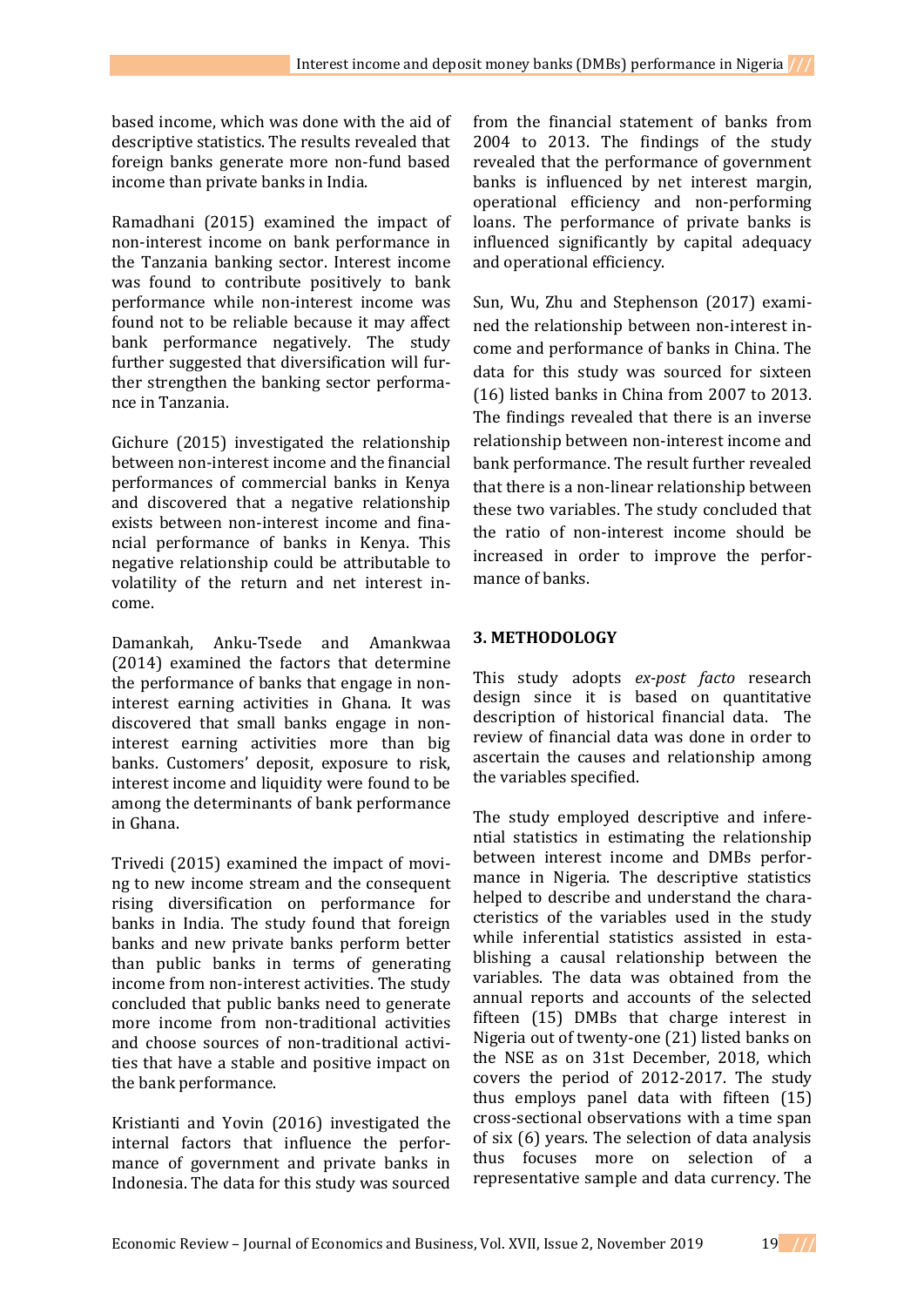panel data analysis including pooled regression, fixed effect and random effect was carried, out of which random effect was selected as the model for the analysis based on the outcome of the Hausman test.

#### *3.1. Model specification*

The model was adopted from the work of Al-Tarawneh, Abu Khalaf and Al Assaf (2017) and Karayaka and Er (2013). Thus, the model was restated below and adjusted in line with the objective of this study.

 $ROA_{i,t} = \alpha_{i,t} + \beta_1 IntIncome_{i,t}$  $+ \beta_2 CapRatio_{i} t$ +  $\beta_3$ Overhead<sub>i.t</sub> +  $\beta_4$ Loan<sub>it</sub> +  $\beta_5 Size_{i,t} + \varepsilon_{i,t}$ 

Where: ROA = Return on asset is measured by net income divided by total assets

- IntIncome = Interest income is measured by interest income to total assets
- CapRatio = Capital adequacy is measured by the equity ratio
- Overhead = Overhead is measured by operating income divided by overhead Loan = Loan is measured by loan divided by total assets
- Size = Size is measured by the natural logarithm of total assets

Panel regression was conducted by the study in order to determine the impact and significance of the individual independent variables on the dependent variable. The Hausman test was also conducted, which dictated the right model to be used between the fixed effect model (FEM) and the random effect model (REM).

## *3.2. A priori expectation*

The *a priori expectation* shows the expected signs and significance of the coefficient values of the parameter under review on the part of the empirical evidence and theoretical assertion.

# **4. RESULTS AND DISCUSSION OF FINDINGS**

#### *4.1. Descriptive statistics of the variables*

The results of the descriptive statistics are presented in Table 2 that presents the mean and other descriptive statistics of the variables in order to improve our understanding of the characteristics of each variable.

Table 2 above shows the descriptive statistics of the data used in this study. The ROA has an average mean value of 0.01705, implying an average industry asset efficiency of 1.71 per cent with a standard deviation of 1.55%,

**Expected Sigs** 

| <b>Variable</b>         | Acronym   | <b>Expected</b> |
|-------------------------|-----------|-----------------|
| Interest Income         | Intincome | ้+)             |
| Capital Adequacy Ration | CapRatio  | $^{(+)}$        |
| Overheads               | OverHead  | A-)             |

Source: Authors' compilaton

Table 1. *A priori expectation*

|  | Table 2. Descriptive statistics |  |
|--|---------------------------------|--|
|--|---------------------------------|--|

| <b>Variables</b> | Mean    | Median  | <b>Maximum</b> | <b>Minimum</b> | Std Dev. | <b>Obs</b> |
|------------------|---------|---------|----------------|----------------|----------|------------|
| <b>ROA</b>       | 0.01705 | 0.0157  | 0.0571         | $-0.0559$      | 0.0155   | 90         |
| <b>INTINCOME</b> | 0.0899  | 0.0880  | 0.1578         | 0.0033         | 0.0219   | 90         |
| <b>CAPRATIO</b>  | 0.1515  | 0.1342  | 0.9730         | 0.0034         | 0.1330   | 90         |
| <b>LOAN</b>      | 0.4640  | 0.4891  | 0.6903         | 0.0027         | 0.1154   | 90         |
| <b>OVERHEAD</b>  | 4.3315  | 2.5600  | 64.5799        | $-3.5988$      | 7.3836   | 90         |
| <b>SIZE</b>      | 12.1164 | 12.0824 | 12.8365        | 11.1945        | 0.3693   | 90         |

Bank Loan **(+)** Loan **(+)** Bank Size (+)

**Source:** Authors' computation<br>Tournal of Economic Review - Journal of Economics and Business, Vol. XVII, Issue 2, November 2019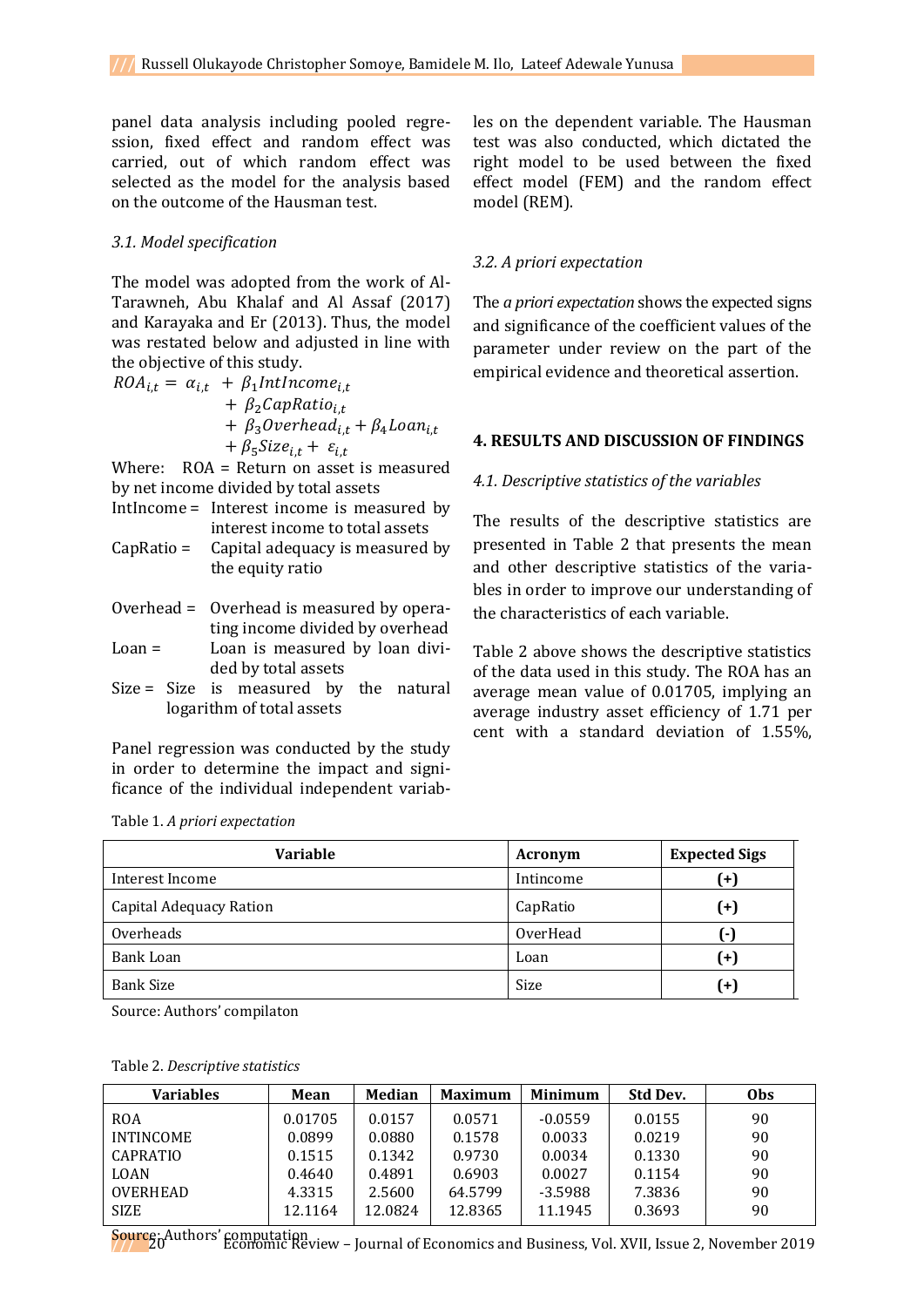suggesting a significant level of variability in the profit performance of Nigerian banks. The interest income ratio is 0.0899 and it implies that an average bank earns an average of  $\mathbb H$ 8.99 interest on every  $\frac{N}{N}$  100 asset of the bank or generates about 9 per cent interest on the value of assets deployed for its operations. Banks are well capitalized with a capital adequacy ratio of 15.15 per cent which is higher than the 15 % minimum requirement set by the CBN for banks with international subsidiaries and 10% for banks without international subsidiaries. This also signifies that the depositor's funds are protected which ensures stability in the Nigerian banking system.

# *4.2. Correlational analysis*

Table 3 shows the correlation between pairs of the variables employed in the study. It shows that surprisingly interest income and loans are negatively related to ROA with the correlation coefficient of -0.1988 and 0.0578 respectively.

Overhead (-0.2438) is negatively related to ROA while capital, and bank size are positively associated with the performance of banks. The implications are that while interest income, loans and overhead move in the opposite direction with ROA, bank capital and size

|  | Table 3. Correlation matrix of relationship among specified variables |  |
|--|-----------------------------------------------------------------------|--|
|--|-----------------------------------------------------------------------|--|

| <b>Variables</b>                                                                                   | <b>ROA</b>                                                        | <b>INTINC</b>                                        | <b>CARPATIO</b>                               | <b>LOAN</b>                   | <b>OVERHEAD</b>     | <b>SIZE</b> |
|----------------------------------------------------------------------------------------------------|-------------------------------------------------------------------|------------------------------------------------------|-----------------------------------------------|-------------------------------|---------------------|-------------|
| <b>ROA</b><br><b>INTINCOME</b><br><b>CAPRATIO</b><br><b>LOAN</b><br><b>OVERHEAD</b><br><b>SIZE</b> | 1.0000<br>$-0.1988$<br>0.2101<br>$-0.0578$<br>$-0.2438$<br>0.2712 | 1.0000<br>$-0.4738$<br>0.5604<br>0.1974<br>$-0.2735$ | 1.0000<br>$-0.5727$<br>$-0.0395$<br>$-0.3038$ | 1.0000<br>$-0.0286$<br>0.2505 | 1.0000<br>$-0.0540$ | 1.0000      |

Source: Authors' computation

The banks commit about 46.40 per cent of their assets to loans, which suggests that less than 50% of the bank's assets are deployed to customers as loans. Such a low level of investment in loans may limit the interest earning capacity of the banks and their overall performance. This result is an evidence that Nigerian banks have not been advancing the expected level of credit to their customers to the extent that the CBN has continued to compel banks to improve on their lending to the economy. The CBN recently specified 60% as the minimum loan-deposit ratio for Nigerian banks. It is better for the banks to increase their loan in order to increase interest income. Bank size has an average value of 12.11647, which implies that the average assets of banks in Nigeria is  $\frac{1}{2}$ , 307, 585,211,014. The minimum and maximum values of bank assets are 11.19453 and 12.83658, which means that the minimum and maximum value of assets of banks in Nigeria are  $\text{\#156,505,642,576}$  and  $\text{\#6,864,043}$ , 071, 126 respectively.

follow the same direction with the profit performance of banks.

## *4.3. Regression results and Hausman's test*

The results of the panel data regression analysis are presented in Table 4. It contains the analysis based on the pooled regression, fixed effect and random effect regression outputs. This approach has been adopted in order to guide our model selection and arrive at a model choice that best suits the data employed in the study. The choice of the final model between the FEM and the REM has been made based on the outcome of the Hausman test as presented in Table 5.

The Hausman test result in Table 4 helps identify the best model between the FEM (Alternative Hypothesis) and the REM (Null Hypothesis). The Hausman's chisquare statistics of 4.266025 is not significant at 5 %. This implies that there is no correlation between the error term and one or more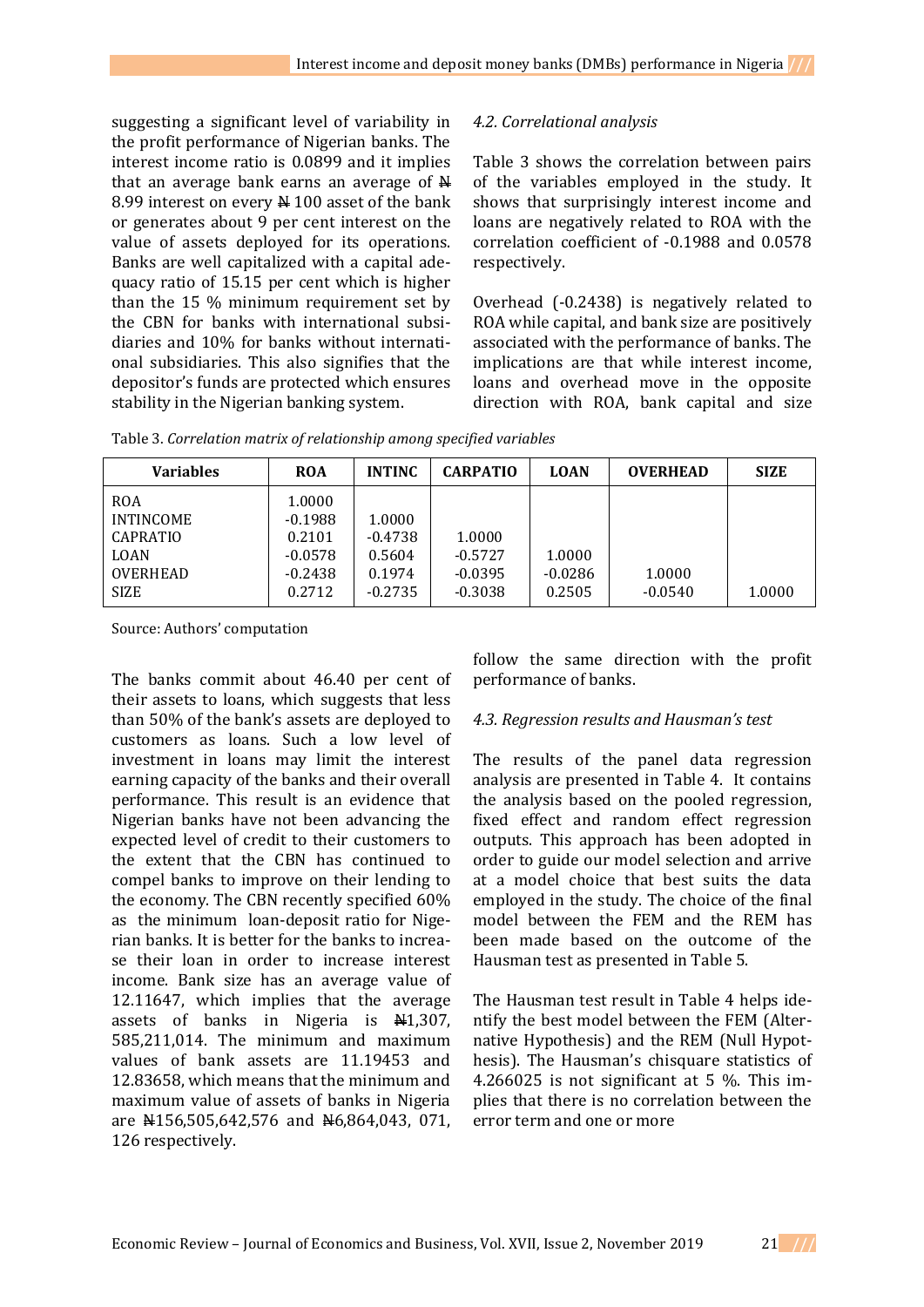| <b>Variables</b>    | Pooled                               | <b>Fixed Effect</b> | <b>Random Effect</b> |
|---------------------|--------------------------------------|---------------------|----------------------|
| Constant            | $-0.2446$<br>$(-3.2792)$<br>(0.0015) | 14.0                | 20.0                 |
| Constant            | $-0.2446$                            | $-0.5961$           | $-0.1712$            |
|                     | $(-3.2792)$                          | $(-2.4060)$         | $(-1.7738)$          |
|                     | [0.0015]                             | [0.0190]            | [0.0797]             |
| IntIncome           | 0.1324                               | 0.0691              | $0.1102**$           |
|                     | (1.2270)                             | (0.7515)            | (1.2027)             |
|                     | [0.2232]                             | [0.4551]            | [0.0325]             |
| CapRatio            | $0.0456*$                            | $0.1217*$           | $0.0579*$            |
|                     | (3.0101)                             | (3.9405)            | (3.8004)             |
|                     | [0.0034]                             | [0.0002]            | [0.0003]             |
| Loans               | $-0.0076$                            | $0.0486*$           | 0.0235               |
|                     | $(-0.4013)$                          | (2.7903)            | (1.4160)             |
|                     | [0.6892]                             | [0.0069]            | [0.1605]             |
| OverHead            | $-0.0005**$                          | $-0.0002$           | $-0.0003$            |
|                     | $(-2.4330)$                          | $(-0.9069)$         | $(-1.7526)$          |
|                     | [0.0171]                             | [0.3678]            | [0.0833]             |
| Size                | $0.0089*$                            | $0.0203**$          | 0.0058               |
|                     | (3.5132)                             | (2.3357)            | (1.6976)             |
|                     | [0.0007]                             | [0.0226]            | [0.0933]             |
| R <sup>2</sup>      | 0.2278                               | 0.7281              | 0.1923               |
| Adj. R <sup>2</sup> | 0.1814                               | 0.6277              | 0.1442               |
| F-Statistics        | 4.9443                               | 7.2527              | 3.9993               |
| Prob(F-Stat.)       | 0.0005                               | 0.0000              | 0.0026               |
| D.W stat.           | 1.2205                               | 2.5445              | 2.1618               |

Table 4. *Impact of interest income on bank performance in Nigeria*

*Source: Authors computation*

#### *N.B: ( ) and [ ] are t-values and p-values respectively. \* and \*\*: significant at the1 % and 5% respectively*

independent variables. Thus, the FEM result is not reliable based on the Hausman test results. Hence, the REM as against the FEM is considered more appropriate for discussion of the results of this study. The REM also performed better than the pooled model and the FEM in terms of the autocorrelation test with Durbin Watson statistics of 2.1618, which is very close to the acceptable value of 2.0000 compared to the scores of the other models.

#### *4.4. Discussion of regression results*

The random effect regression result depicts that interest income has a positive significant impact on ROA, which means the higher the interest generated from the loans and advances granted by the banks, the better the performance of the banks. This result conforms with the *a priori expectation* of this study as well as with the study of Ramadhani (2015); Damankah, Anku-Tsede & Aman-kwaa (2014).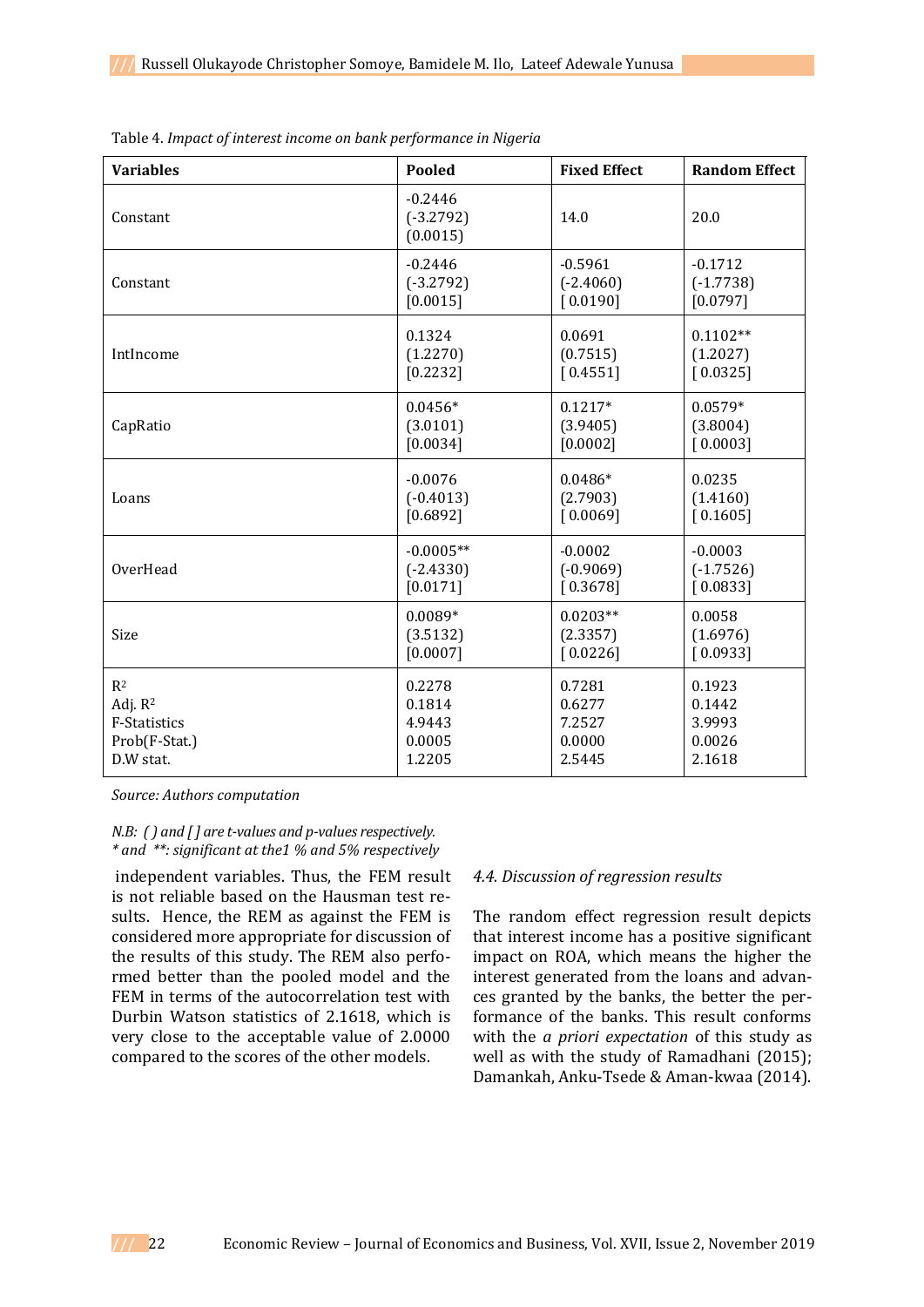| <b>Test Summary</b>                                                                                               |                                                               | Chi-Sq Statistic                                                         | <b>OVERHEAD</b>                                                  | <b>SIZE</b>                                                       |
|-------------------------------------------------------------------------------------------------------------------|---------------------------------------------------------------|--------------------------------------------------------------------------|------------------------------------------------------------------|-------------------------------------------------------------------|
| Period random<br>Variable<br><b>INTINCOME</b><br><b>CAPRATIO</b><br><b>LOAN</b><br><b>OVERHEAD</b><br><b>SIZE</b> | Fixed<br>0.1161<br>0.0500<br>$-0.0036$<br>$-0.0005$<br>0.0092 | 4.2660<br>Random<br>0.1324<br>0.0456<br>$-0.0075$<br>$-0.0005$<br>0.0089 | 5<br>Var(Diff)<br>0.0004<br>0.0000<br>0.0000<br>0.0000<br>0.0000 | 0.5118<br>Prob.<br>0.4327<br>0.3889<br>0.4407<br>0.6848<br>0.5096 |

Table 5. *Hausman's test*

Source: Authors' computation

Capital adequacy ratio has a positive significant impact on ROA implying that higher the equity capital maintained by the banks, the better the performance of the banks. This result aligns with that of Al-Tarawneh, Abu Khalaf and Al Assaf (2017) and Karayaka and Er (2013).

Bank size has a positive insignificant effect on ROA indicating that the more the assets owned by the banks, the higher the performance of the banks. This result is line with the *a priori expectation* and the study of Al-Tarawneh, Abu Khalaf and Al Assaf (2017) and Karayaka and Er (2013).

Bank loan has a positive but insignificant effect on ROA, which simply means that the more loan disbursed by the banks to the deficit sector, the better the performance of the banks which could be viewed from the interest generated on loan and advances. This result is line with the *a priori expectation* and the prior study of Al-Tarawneh, Abu Khalaf and Al Assaf (2017) and Karayaka and Er (2013).

The non-significance of bank loan on performance of banks although positive tends to suggest that the performance of Nigerian banks may not strongly depend solely on lending but perhaps on non-interest incomes derived from other bank services such as fee income.

Overhead has a negative insignificant effect on ROA, which means the higher the amount spent by the banks on their ongoing operations, the lower the performance of the banks. This result is line with the *a priori* expectation and the prior study of Al-Tarawneh, Abu Khalaf and Al Assaf (2017) and Karayaka and Er (2013).

Hence, the null hypothesis which states that interest income has no significant impact on DMBs performance should be rejected. Therefore, interest income has a significant impact on DMBs performance in Nigeria.

# **5. CONCLUSION AND RECOMMENDATIONS**

The objective is to examine the effect of interest income on DMBs performance in Nigeria from 2012-2017. The panel regression estimation technique was used to determine the effect of the independent variables on ROA of the banks. The Hausman test was conducted in order to identify the more appropriate model between the FEM and the REM. Based on the Hausman test, the REM was selected as the right model to be used because it is capable of illustrating more consistent estimates as opposed to the FEM.

Based on the regression results, it could be concluded that interest income and capital adequacy ratio are the major variables that contributed significantly to the performance of DMBs in Nigeria. Although loans and bank size have enhanced the performance of the banks, their impacts are not so significant. The study thus concluded that interest income is a very critical factor driving the performance of DMBs performance in Nigeria.

Based on the findings, the study therefore recommends that DMBs should maintain a stable interest income through effective management of loans and advances in order to increase the income generated from the traditional banking activities as this forms the core function of DMBs in an economy. DMBs should also ensure the maintenance of a high and stable capital base as this will help to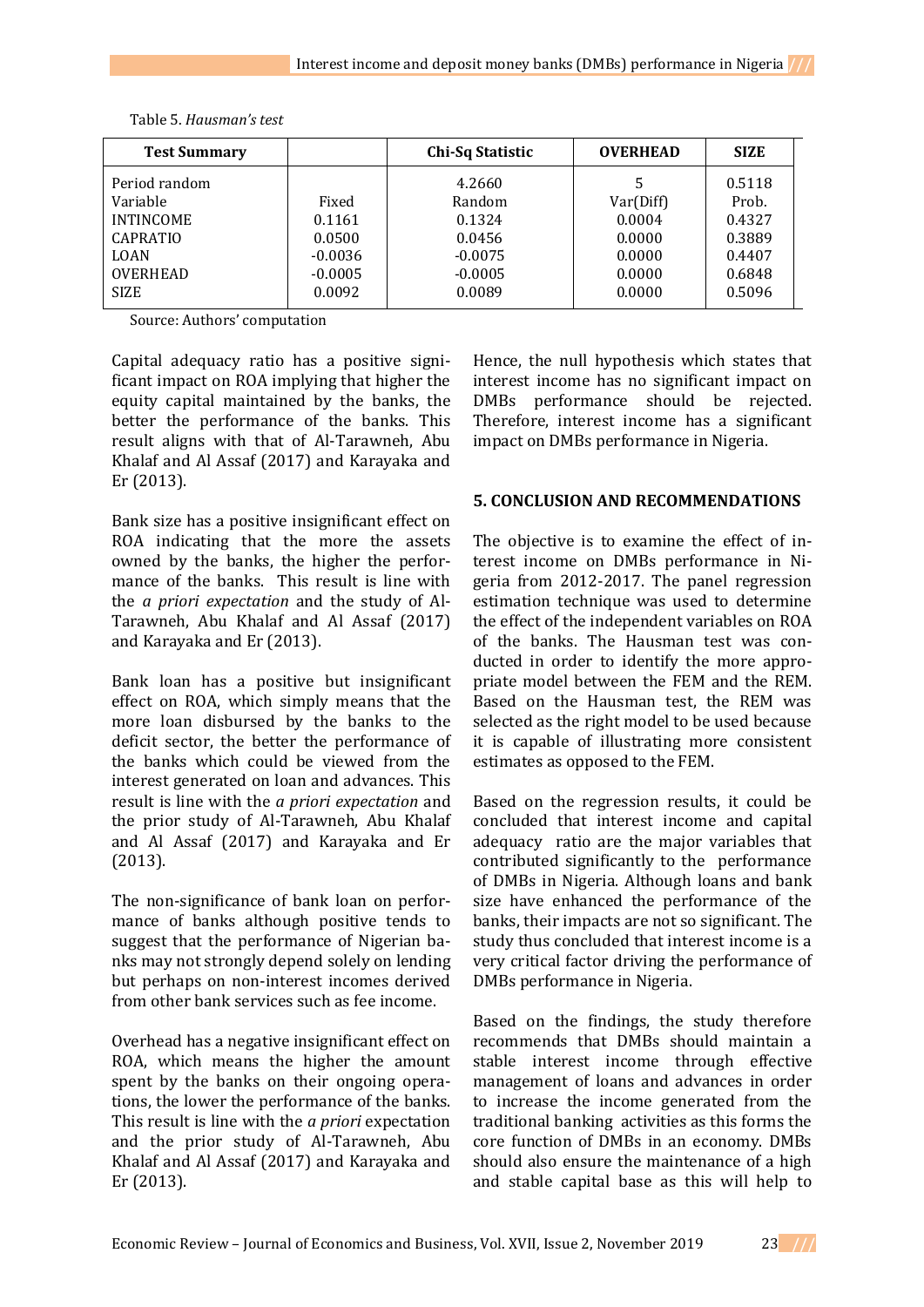accommodate potential asset loses associated with granting of loans and advances in the pursuit of interest income in order to maintain a high and acceptable business performance for the benefit of their shareholders.

# **REFERENCES**

- 1. Allen, F., & Santomero, A. M. (2001). What Do Financial Intermediaries Do? *Journal of Banking & Finance.* 25(2), pp. 271-294.
- 2. Al-Tarawneh, A., Abu Khalaf1, B.K. & Al Assaf1, G. (2017). Noninterest Income and Financial Performance at Jordanian Banks. *International Journal of Financial Research.* 8(1), pp. 166-171.
- 3. Athanasoglou, P. P., Brissimis, S.N. & Delis, M.D. (2005). Bank-Specific, Industry- Specific and Macroeconomic Determinants of Bank Profitability. Working Paper No. 25, Bank of Greece.
- 4. Bashir, A. (2003). Determinants of Profitability in Islamic Banks: Some Evidence from the Middle East. *Islamic Economic Studies.* 11(1), pp. 31-57.
- 5. Berger, A. N. & Udell, N.G. (2002). Small Business Credit Availability and Relatioship Lending: The Importance of Organisational Structure. *Economic Journal.* 112, pp. F32-F53.
- 6. Damankah, B. S., Anku-Tsede, O. & Amankwaa, A. (2014). Analysis of Non-Interest Income of Commercial Banks in Ghana. *International Journal of Academic Research in Accounting, Finance and Management Science*. 4(4), pp. 263-271.
- 7. Davis, E. Philip & Klaus Tuori (2001) The Changing Structure of Banks' Income, An Empirical Investigation. Pp. 1-31.
- 8. DeYoung, R. & Roland, K. P. (2001). Product Mix and Earnings Volatility at Commercial Banks: Evidence from a Degree of Total Leverage Model. *Journal of Financial Intermediation.* 10(1), pp. 54–84.
- 9. Diamond, D. & Dybvig. P. (1983). Bank Runs, Deposit Insurance and Liquidity. *Journal of Political Economy.* 91, pp. 401-419.
- 10. Edwards, F. R. & Mishkin, F. S. (1995). The Decline of Traditional Banking: Implications for Financial Stability and Regulatory Policy. *Economic Policy Review.* 1(2), pp. 27-45.
- 11. Federal Reserve Bank of New York. (2013). Quarterly trends for consolidated U.S. banking organizations*: Fourth quarter 2013*. Retrieved from http://www.newyorkfed.org/research/ba nking\_research/QuarterlyTrends2013Q4. pdf.
- 12. Fredriksson, A., Maresch, D. and Moro, A. (2017). Much Ado About Nothing? Interest and Non- Interest Products and Services: Their Impact on Small Banks' Margins. *Cogent Economics & Finance*. 5(1), pp.1- 14.
- 13. Gichure. K. S. (2015). The Relationship Between Non-Interest Income and Financial Performance of Commercial Banks in Kenya. Maters Dissertation, pp 1-69.
- 14. Jaffer, K. & Mabwe, K. (2014). Changing Bank Income Structure: Evidence from Large UK Banks. *Asian Journal of Finance and Accounting*. 6(2). Pp. 195-215.
- 15. Karakaya, A., & Er, B. (2013). Noninterest (Nonprofit) Income and Financial Performance at Turkish Commercial and Participation Banks. *International Business Research.* 6(1), pp. 106–118.
- 16. Kristianti, R. & Yovin (2016). Factors Affecting Bank Performance: Cases of Top 10 Biggest Government and Private Banks in Indonesia in 2004 – 2013. *Review of Integrative Business and Economics Research.* 5(4), pp. 371-378.
- 17. Li, Y. (2007). Determinants of Banks' Profitability and Its Implication on Risk Management Practices: Panel Evidence from the UK in the period 1999-2006, (Doctoral Dissertation). United Kingdom: The University of Nottingham.
- 18. Nigerian Stock Exchange (2017). *The Nigerian Stock Exchange Annual Report 2017, building a credible future together.*
- 19. Nimalathasan B. (2009). Profitability of Listed Pharmaceutical Companies in Bangladesh. An Inter & Intra Comparison of Ambee & Ibn Sina companies ltd. *Annals of University of Bucharest, Economic and Administrative.* 3, pp. 139-148.
- 20. Ramadhani, K. M. (2015). Impact of noninterest income on banking performance in Tanzania. *International Journal of Economics, Commerce and Management.* 3(5), pp. 75-92.
- 21. Rogers, K. & Sinkey, J. (1999). An Analysis of Nontraditional Activities at US Comme-